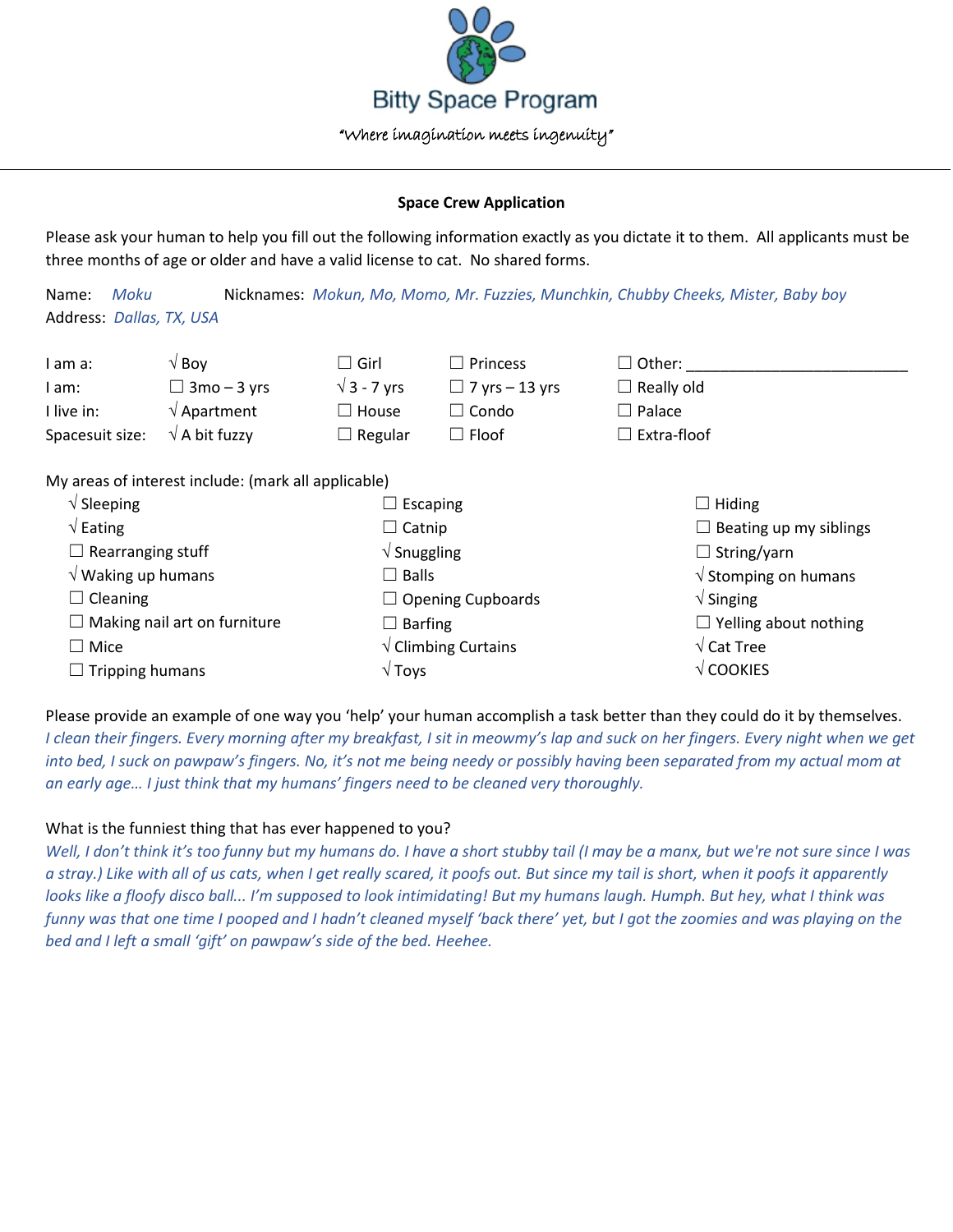

### Please share your adoption story

*A few Christmases ago, I was hungry and wandering around a neighborhood and I saw a guy that seemed really nice. I went up to him to say hi and he said hi back and he sat down in the driveway. I got this really good feeling about him, so I jumped into his lap. He gave me scritches (sooo good) and some turkey (sooo yummy), I couldn't help it, I purrrrrrrrrrrrrrrrrrrred. That's when I decided to claim him as my pawpaw. There were lots of people coming and going all day and it was confusing, but I wasn't going to let him out of my sight! That night, he and another human (who turned out to be my new meowmy) took me home with them to be a part of their fur-ever family. They call me their surprise Christmas baby. (PS. They made sure I didn't have another family that was missing me.)*

# What is your favourite thing to play with?

*A fake bamboo leaf tied to a green ribbon, that's tied to a pink plastic stick. Springs, bottle caps, anything plastic.*

What kind of food do you like to eat? *Anything! Pawpaw shares his food with me, but meowmy won't.*

Do you like going for car rides? *Nope.*

What is your favourite cartoon character? *Totoro! I imagine that his belly is as floofy as mine.*

If you drove a car, what make, model and colour would it be and why? *Something compact, sleek but manly. Maybe a Jaguar. It would be red cuz that's our favorite color!*

### Do you have a theme song? What is it?

*Magic by Pilot. The lyrics go "Ho ho ho it's magic" but my humans sing it to me as "Mo Mo Mo he's magic… never believe it's not so." I think that's kinda cool.*

How many siblings do you have and what are they (i.e., other awesome kitties, dumb dogs, ugly snakes, etc.) What is your relationship like with them? If they are also applying to the Bitty Space Program, please include their name.

*Yes, my sister, Susu! She's applying too. She's soooooooo pretty and I want to play with her but I don't think I made a good first impression. I was so excited to meet her, so I ran up to her but she thought I was going to attack her and she got really scared. I've tried to make it up to her but she hisses at me every time. There's now a gate that keeps us separated but I can see her all the time and we get treats at the gate. We also play whappy paws at the gate. I think she's slooooooowly coming around, one of these days we're gonna be best buds and I'm gonna snuggle with her!*

What is the name of your human sponsor or sponsors? *Pawpaw is Michael, meowmy is Aki.*

What type of position are you applying for? What special skills do you think we could use for our program? *I can be head of security! My humans call me 'guard cat' cuz I am super protective of my family and home. I've scared off three people already! Pawpaw and mewomy say those three people are friends but I'm not so sure… they smelled funny. I'm also very muscular! Very important as head of security.*